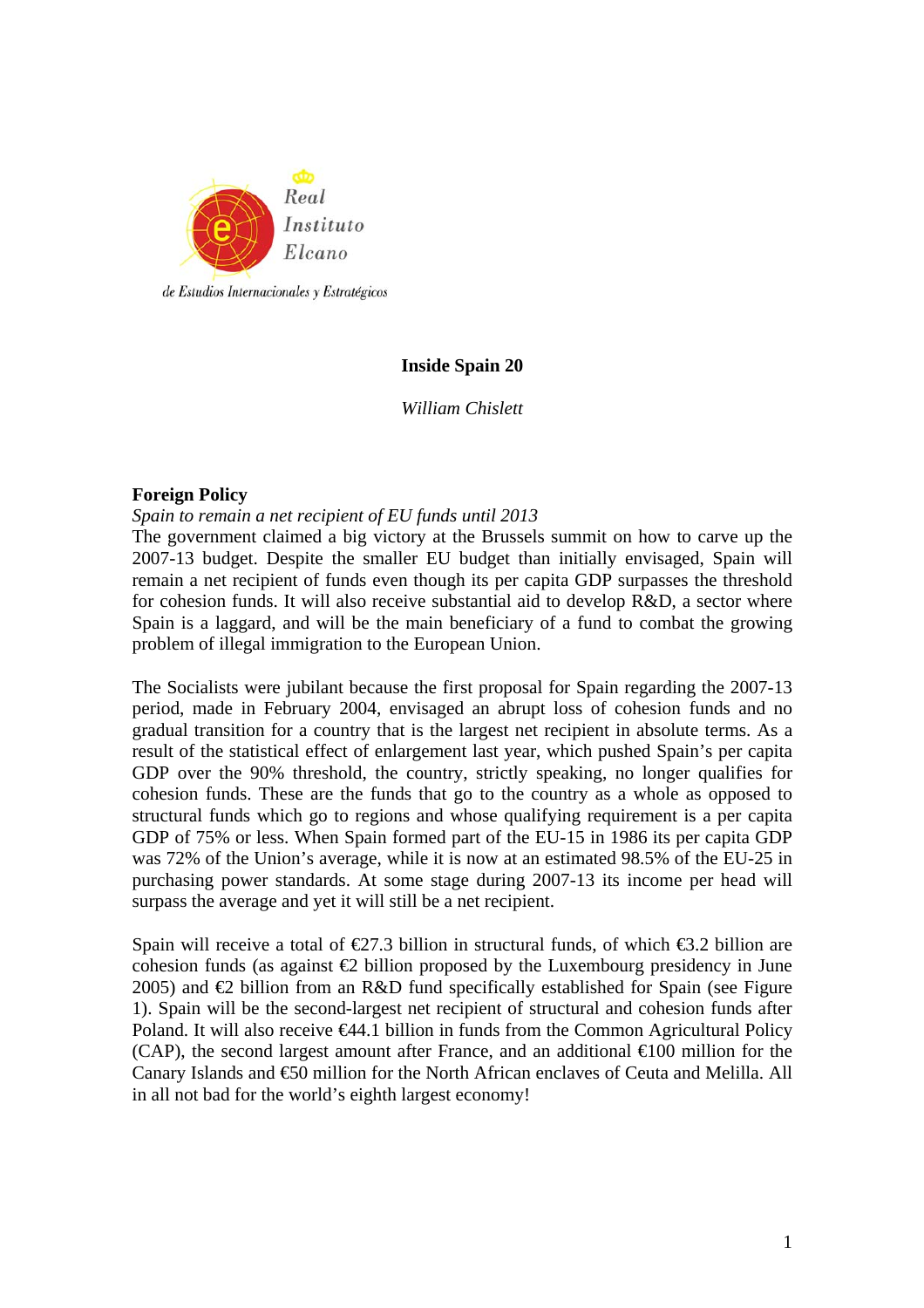**Figure 1. Spain's Funds from the European Union (€ million)** 

|                        | 2000-06 | 2007-13 |
|------------------------|---------|---------|
| Structural funds       | 54.000  | 27,300  |
| CAP funds              | 43.967  | 44.129  |
| Other funds            | 8,033   | 19.017  |
| Total payments from EU | 106.000 | 90,446* |
| Total payments to EU   | 61,285  | 74,265  |
| Net balance            | 48.715  | 16.181  |

(\*) Including payments from the 2000-06 period.

Source: European Commission and Spain's Presidency.

The all-important net figure –the difference between what Spain pays and receives– is estimated at just over US\$16 billion including payments in 2007, 2008 and 2009 derived from the 2000-06 budgetary period, compared with €48.7 billion for the current period (see Figures 2 and 3). The net balance for 2007-13, based on commitments as opposed to payments, is around  $\oplus$  billion ( $\oplus$ .8 billion under the first proposal in February 2004).

**Figure 2. Spain's Net Funds from the European Union (€ million)\*** 

| Year              | <b>Amount</b> |
|-------------------|---------------|
| 2007              | 4,524         |
| 2008              | 3,710         |
| 2009              | 2,249         |
| 2010              | 1,835         |
| 2011              | 1,544         |
| 2012              | 1,326         |
| $\overline{2013}$ | 993           |
|                   |               |

(\*) Including payments from the 2000-2006 period.

Source: European Commission and Spain's Presidency.

Between 1986 and 2005 Spain was a net recipient of  $\Theta$ 3.3 billion, equivalent to a transfer of 0.83% of its GDP every year. The net funds it will receive in 2007-13 represent an annual transfer of 0.2% of GDP.

|                                                                                | Net Balance (€million) | Per capita GDP in 2004 (EU-25 = 100) |
|--------------------------------------------------------------------------------|------------------------|--------------------------------------|
| Austria                                                                        | $-5,577$               | 123.2                                |
| <b>Bulgaria</b>                                                                | 13,142                 | 30.5                                 |
| Belgium                                                                        | 15,873                 | 118.9                                |
| <b>Czech Republic</b>                                                          | 22,522                 | 70.6                                 |
| Cyprus                                                                         | 13                     | 83.6                                 |
| Denmark                                                                        | $-4,717$               | 121.7                                |
| Estonia                                                                        | 3,548                  | 51.5                                 |
| Finland                                                                        | $-3,139$               | 112.8                                |
| France                                                                         | $-49,071$              | 109.8                                |
| Germany                                                                        | $-73,230$              | 109.1                                |
| Hungary                                                                        | 24,877                 | 60.4                                 |
| Ireland                                                                        | 3,170                  | 137.7                                |
| Italy                                                                          | $-35,908$              | 103.4                                |
| Greece                                                                         | 25,148                 | 81.8                                 |
| Latvia                                                                         | 5,561                  | 43.1                                 |
| Lithuania                                                                      | 8,739                  | 48.0                                 |
| Luxembourg                                                                     | 6,974                  | 227.2                                |
| <b>Netherlands</b>                                                             | $-12,614$              | 125.0                                |
| Malta                                                                          | 644                    | 69.4                                 |
| Poland                                                                         | 70,322                 | 49.1                                 |
| Portugal                                                                       | 16,829                 | 72.5                                 |
| Rumania                                                                        | 20,073                 | 31.3                                 |
| <b>Spain</b>                                                                   | 9,032                  | 98.0                                 |
| Sweden                                                                         | -7,782                 | 117.9                                |
| United Kingdom<br>$(4)$ $1 - 1 - 1$<br>and the second control<br>$\sim$ $\sim$ | $-40,448$              | 116.8                                |

**Figure 3. Net Balances, 2007-13\*, and Per Capita GDP** 

(\*) In terms of commitments.

Source: Calculations based on European Commission figures.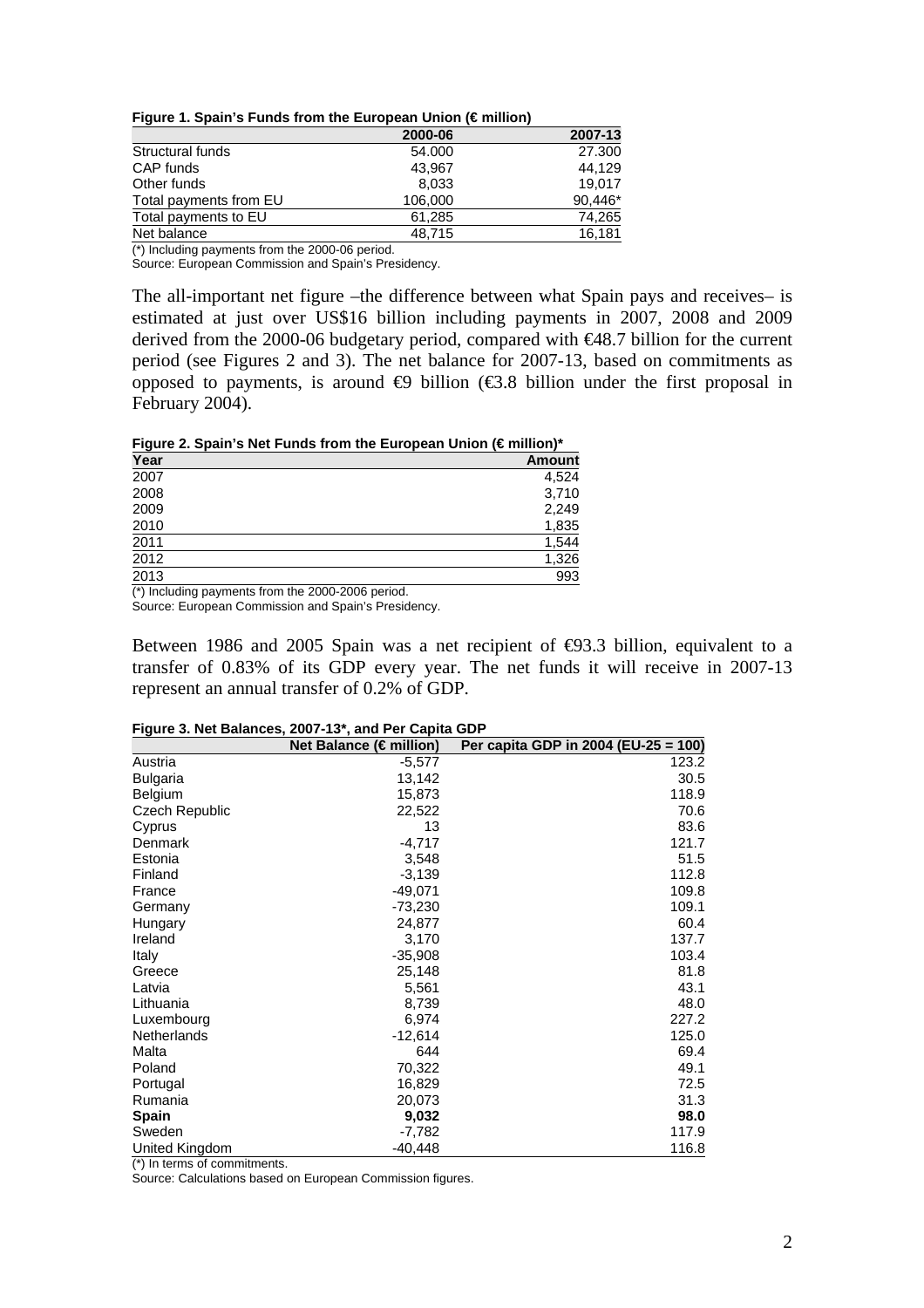Rodríguez Zapatero formed an alliance with France and Germany at the summit. France, in particular, and Spain refused to budge on the thorny issue of CAP funds which Tony Blair, the UK prime minister, wanted to reform in return for a much more substantial cut in the equally contentious UK rebate (won in 1984 by Margaret Thatcher) than the one he agreed to. All that Blair could muster from Jacques Chirac was a commitment to review farm spending in 2008. In 2003 the richest 18% of farmers in Spain received 76% of the CAP subsidies.

The government was particularly pleased with the aid it won for R&D. This sweetener, agreed at the eleventh hour, helped to win its support for the deal. It also made Poland, Portugal and Italy green with envy. According to one well-placed Spanish official, these countries raised the idea of vetoing the overall package because of Spain's success with this fund.

Mariano Rajoy, the leader of the centre-right Popular Party (PP) who has adopted a policy of maximum hostility towards Rodríguez Zapatero, predictably attacked the deal. He said Spain 'ended up footing the bill of (EU) enlargement' and that Rodríguez Zapatero could have obtained a lot more money. The PP took as the 'cost' for Spain of the EU enlargement the figure of  $\epsilon$ 39,684 million given for the drop in Spain's net balance of funds, conveniently forgetting that Spain would have lost a significant amount of funds (put at  $\in \{24,583 \text{ million by the government}\}$  regardless of the enlargement because of the larger size of its economy (7.1% of the EU-15 GDP in 1999 and 8.4% in 2004) and the greater per capita income.

### *Rodríguez Zapatero seeks to protect Spanish interests in Bolivia*

José Luis Rodríguez Zapatero, Spain's prime minister, received Evo Morales, Bolivia's president elect, during his world tour and sought to allay fears that the planned nationalisation of Bolivia's oil and gas reserves would affect the interests of Spain's Repsol YPF, which has invested around  $\bigoplus$  20 million in the country since 1997, and other companies.

The jersey-clad Morales, the first indigenous president of South America's poorest country, said the contracts negotiated by the previous government with oil companies were illegal. The state would exercise its right to own its natural resources, he said, but nationalisation did not mean that companies would be expropriated. Bolivia has the second-largest gas reserves in South America after Venezuela. He said he wanted to combine a secure legal framework for foreign investors with greater social progress.

Before coming to Madrid Morales sealed an accord with Hugo Chávez, Venezuela's firebrand president, to help rewrite Bolivia's constitution and bankroll forthcoming radical reforms to its economy and energy sector. He also visited Cuba. Bolivia has joined the expanding club of left-wing governments that are at odds with the US administration. Zapatero has forged closer links with Venezuela and Cuba since coming to office in 2004, to the annoyance of Washington.

#### *Rodríguez Zapatero makes surprise visit to Afghanistan*

José Luis Rodríguez Zapatero, Spain's prime minister, made a surprise visit to Afghanistan. It coincided with the inaugural session in Kabul of the first parliament in more than 30 years, and it was the first time he had visited Spanish troops abroad.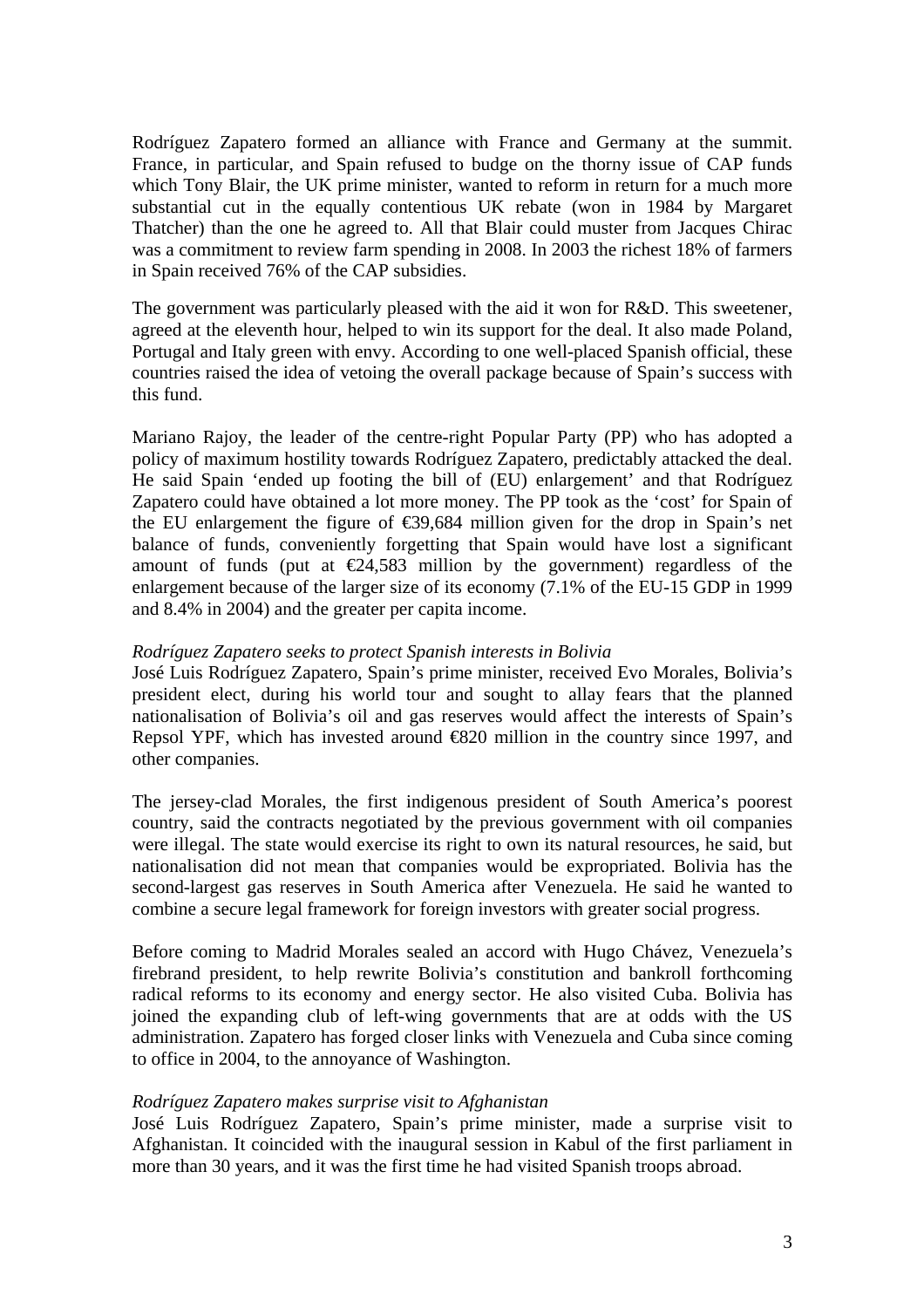Spain currently has 540 peacekeeping troops in Afghanistan out of a total of 2,500 abroad and it is the second-largest contingent after Kosovo (722). At one stage the number reached about 1,000 when a contingent helped oversee Afghanistan's parliamentary elections last September. One hundred and thirty two of the troops form a provincial reconstruction team (PRT) in the western part of the country under the auspices of Nato.

Rodríguez Zapatero pulled Spain's peacekeeping troops out of Iraq in May 2004, soon after taking office, but he has strengthened the presence in Afghanistan 'for the same reasons that we pulled out of Iraq, in order to defend peace, the United Nations and international law'. Last year 17 soldiers were killed when their helicopter crashed.

Spain is due to take over the rotating command of Nato's 10,000 troops in Afghanistan in August, which will require a larger Spanish contingent.

## *Foreign minister visits six sub-Saharan countries*

Miguel Ángel Moratinos, Spain's foreign minister, launched a more active policy towards sub-Saharan Africa with a visit to Ghana, Angola, Mozambique, Nigeria, Niger and Mali (see *www.realinstitutoelcano.org/analisis/874.asp*). Spain's relations with these countries have so far been marginal to say the least.

Sub-Saharan Africa is one of the main sources of illegal immigration to Spain (more than 7,000 people over the last 18 months according to official figures), and also a source of friction because most of these countries refuse to accept the repatriation of their citizens. Of the 7,000 who were detained when they crossed from North Africa in rickety boats, only 1,556 were repatriated.

Around 500 sub-Saharans benefited from the government's 'regularisation' of illegal immigrants during 2005. More than 100,000 of them now live in Spain.

Spain intends to boost development aid to these countries and is prepared to write off a portion of their debts with Madrid.

#### *Spain helps train new Iraqi army*

Spain is helping to train the new Iraqi army, but not in Iraq. Several Spanish officers participated in a course organised by Germany in the United Arab Emirates (UAE) for a battalion of Iraqi engineers and 20 Iraqi officers were given a course in Spain. The courses in Spain are part of a Nato training programme.

Spain, together with Germany, France and Belgium, refuses to train Iraqi soldiers in Iraq and will only do so in Spanish territory or in neighbouring countries such as the UAE. The participation is little more than symbolic but it does represent closer involvement in the stabilisation of Iraq and thus helps the United States to reduce its military presence in the country.

Spain's ambassador to Iraq, Ignacio Rupérez, took up his post in Baghdad shortly before last month's parliamentary elections in Iraq.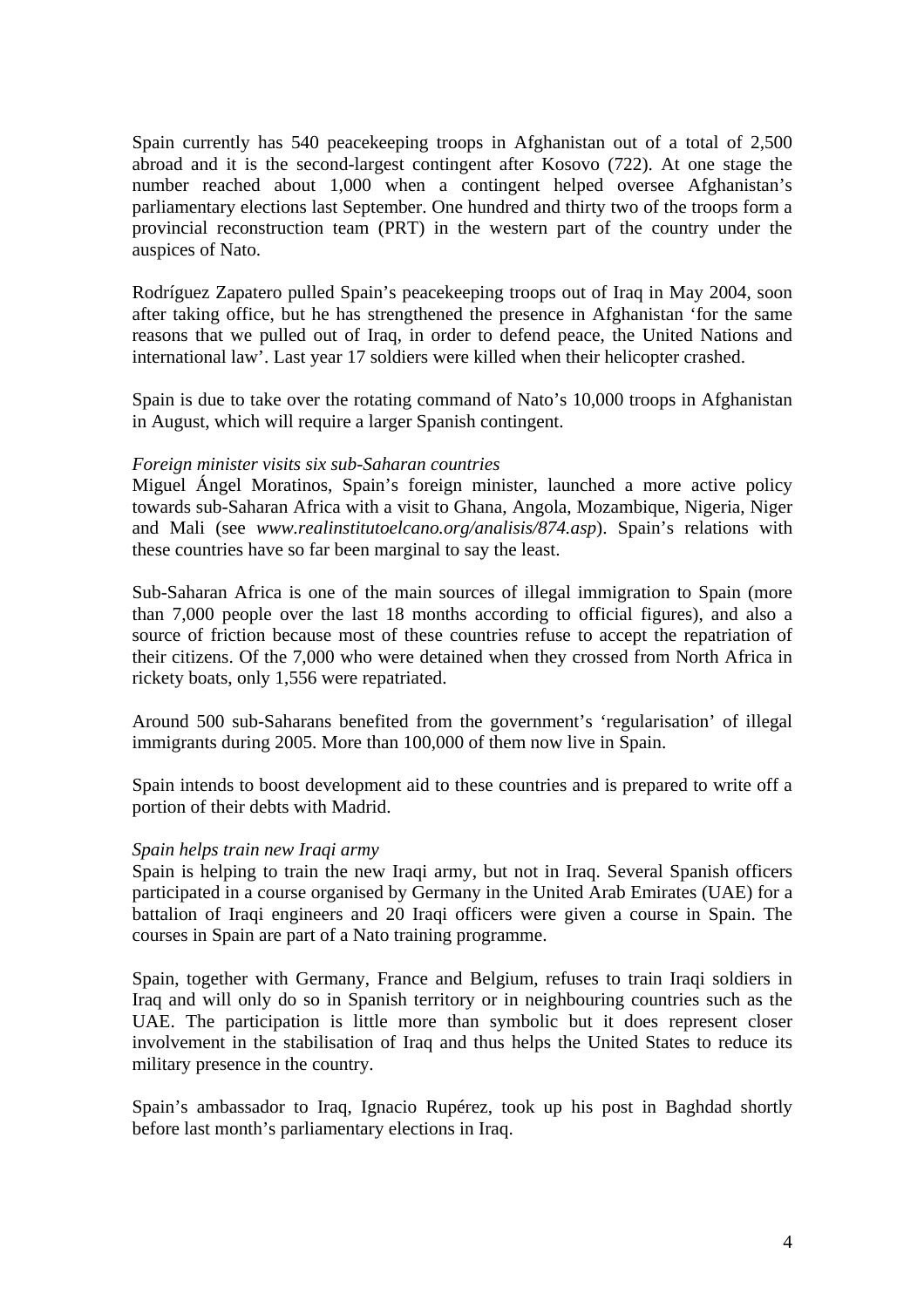# **Domestic Scene**

*Senior army officer fired for his comments on new Catalan autonomy* 

José Bono, the defence minister, fired Lt.Gen. José Mena Aguado, in command of the Spanish Army's land forces, after he said the military might have to intervene if Catalonia went too far in its efforts towards greater self-government.

Mena warned in a speech to fellow officers in Seville at a high profile military parade of the 'serious consequences for the armed forces, as an institution, and its members if the Catalan charter is approved in its current terms'. He cited a clause in the Spanish constitution that calls on the armed forces to intervene if needed to guarantee the unity, independence and sovereignty of Spain. He was placed under house arrest for eight days. Mena, aged 63 and due to retire in March, felt the need to speak out although he knew he would be discharged for his remarks.

Mena's remarks came at a very sensitive time as the government is negotiating a new and controversial deal for Catalonia which is fiercely opposed by the centre-right Popular Party (PP), the main opposition (see *Inside Spain*, Newsletter 12, December 2, 2005). Progress has been made on some fronts with the parties backing the move, but sticking points remain in the area of finance and taxation among other issues. All parties condemned Mena's remarks. The PP said they were 'inevitable' given the tensions created by Catalonia's demands.

Spain has a long history of military involvement in government –General Franco ruled Spain between 1939 and 1975 after rebelling against the democratically-elected republican government in 1936 and triggering a civil war– and since his death and the restoration of democracy all governments have been acutely sensitive to the slightest rattling of sabres. There was an attempted coup in 1981.

*European Parliament censures Valencian government's urban development policy*  The parliament of the region of Valencia pressed ahead with its controversial new urban development law, despite a call by the European Parliament for changes.

The move came after the European Parliament voted in favour of a moratorium on the voracious reclassification of land carried out under a law approved in 1994. The nonbinding resolution, approved by 550 votes to 45, followed complaints from around 15,000 home owners, many of them foreigners, of expropriation of land and damage to the environment. This law allowed land to be confiscated in order to 'urbanise' rural areas by adding infrastructure such as roads, lighting and sewage. In many cases property owners were charged for the infrastructure even if they did not need it. A damning report on the so-called 'land-grab' law said it 'brought a grave violation of the basic rights of many thousands of European Union citizens' and the law to replace it was also not appropriate.

The European Commission had threatened to take Spain to the EU Court of Justice if Valencia did not bring the new urban development law, replacing the 1994 law, into line with EU directives.

The Popular Party (PP), which has governed Valencia since 1995, tried to water down the resolution in the European Parliament. Not only did it face opposition from other parties, but also some PP MEPs voted in favour of the resolution. The 1994 law was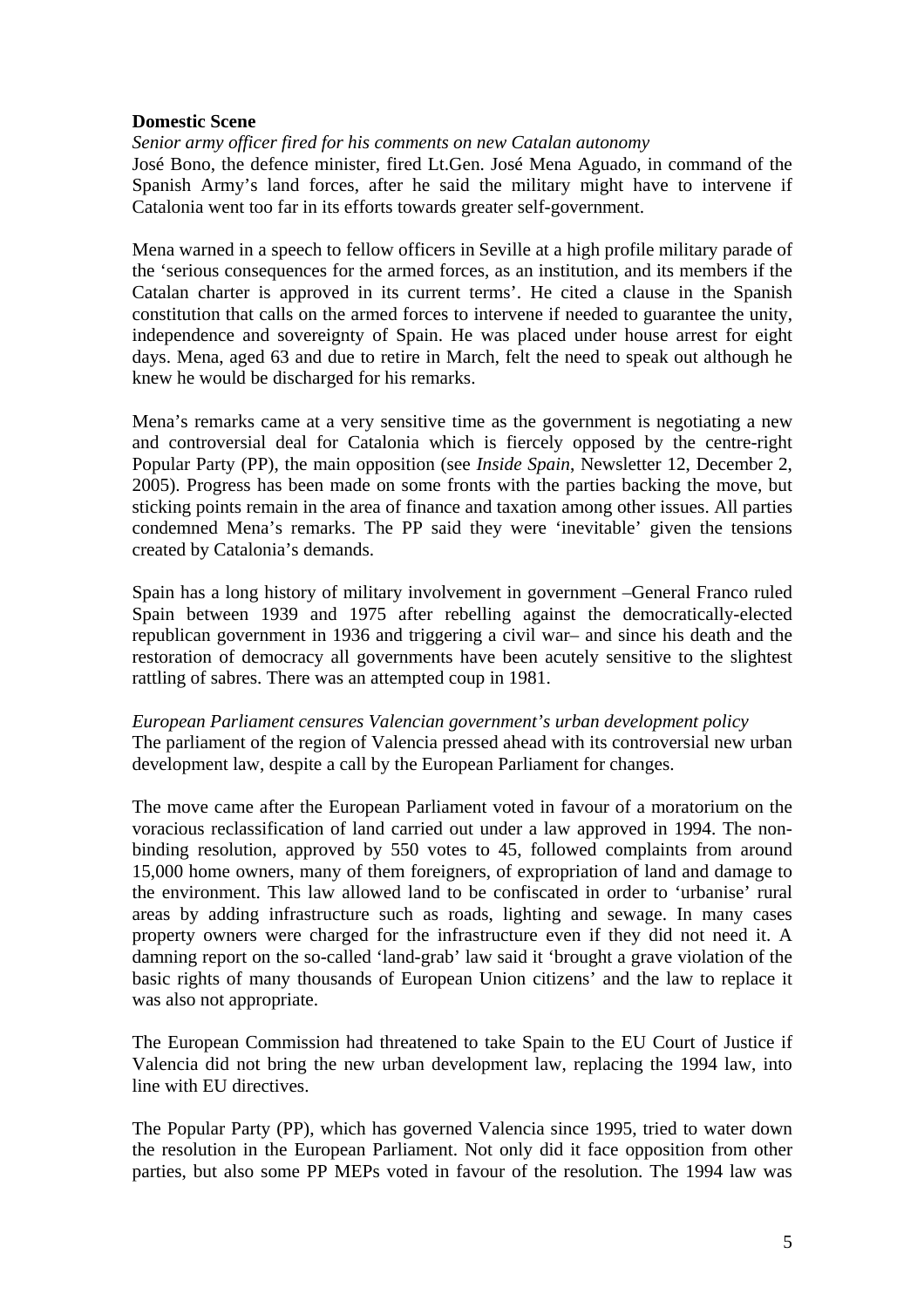approved by a Socialist government of Valencia and energetically applied after the PP became the governing party. The reclassification of land for building purposes is one of the areas where corruption flourishes.

The resolution cast a spotlight on Spain's seemingly never-ending building boom, particularly in regions such as Valencia (which includes Alicante) and the region of Murcia. Cristina Narbona, the environment minister, said the plans of the Valencian government would turn the coastline into a 'wall of cement'. Last year there were around 800,000 new housing starts in Spain as a whole, reportedly more than France and Germany combined. Spain's water authorities warned there is no guarantee there will be enough water for 450,000 homes planned for the regions of Valencia and Murcia and the province of Almería (part of Andalucía). The country is currently suffering from one of its periodic droughts and one of the driest areas is precisely where these houses are being built.

According to the institution that represents Spain's architects, Spain's level of new housing starts is unsustainable and is creating a property bubble. The level of genuine demand based on housing needs lies somewhere between 250,000 and 300,000 properties per annum. Spain already has Europe's highest level of home ownership (1.5 per household in 2004 compared with a European average of 1.11) and the highest level of new housing starts relative to the population, with 18.1 new properties per thousand compared with the European average of 5.6.

The construction sector generates around 16% of GDP and is one of the engines of Spain's decade-long high rate of economic growth. It is also the favoured sector for investing 'black' money and laundering money from illegal activities. Spain's housing prices are still among the fastest rising in Europe.

#### *Drought enters its second year*

Spain's drought entered its second year and the effects could be worse than in 2005, according to Jaime Palop, the government's water chief.

All of Spain continues to suffer from drought except the northern part of the country, traditionally the wettest. The rain that fell during the autumn made very little difference to the water levels of reservoirs. Their average level on December 20 was 45.3% of their maximum capacity, compared with 56.5% a year earlier and a 10-year average of 56%. The figure for the Mediterranean area was 40.3%, down from close to 50% a year earlier.

## *Spain will not meet Kyoto pledge to cut greenhouse gases*

Spain is one of 10 EU countries that will miss the Kyoto targets unless it takes urgent action, according to a report by the Institute for Public Policy Research (IPPR). Only the UK and Sweden are on course to meet their commitments. France, Greece and Germany will not reach targets unless they put planned policies into action. Under Kyoto commitments, the countries are supposed to cut their emissions to 8% below 1990 levels by 2008-12.

## *Spain sends Croatian war-crimes suspect to the Hague to face trial*

Spanish police arrested a former Croatian general, Ante Gotovina, in Tenerife who had been on the run for four years after he was indicted by an international war crimes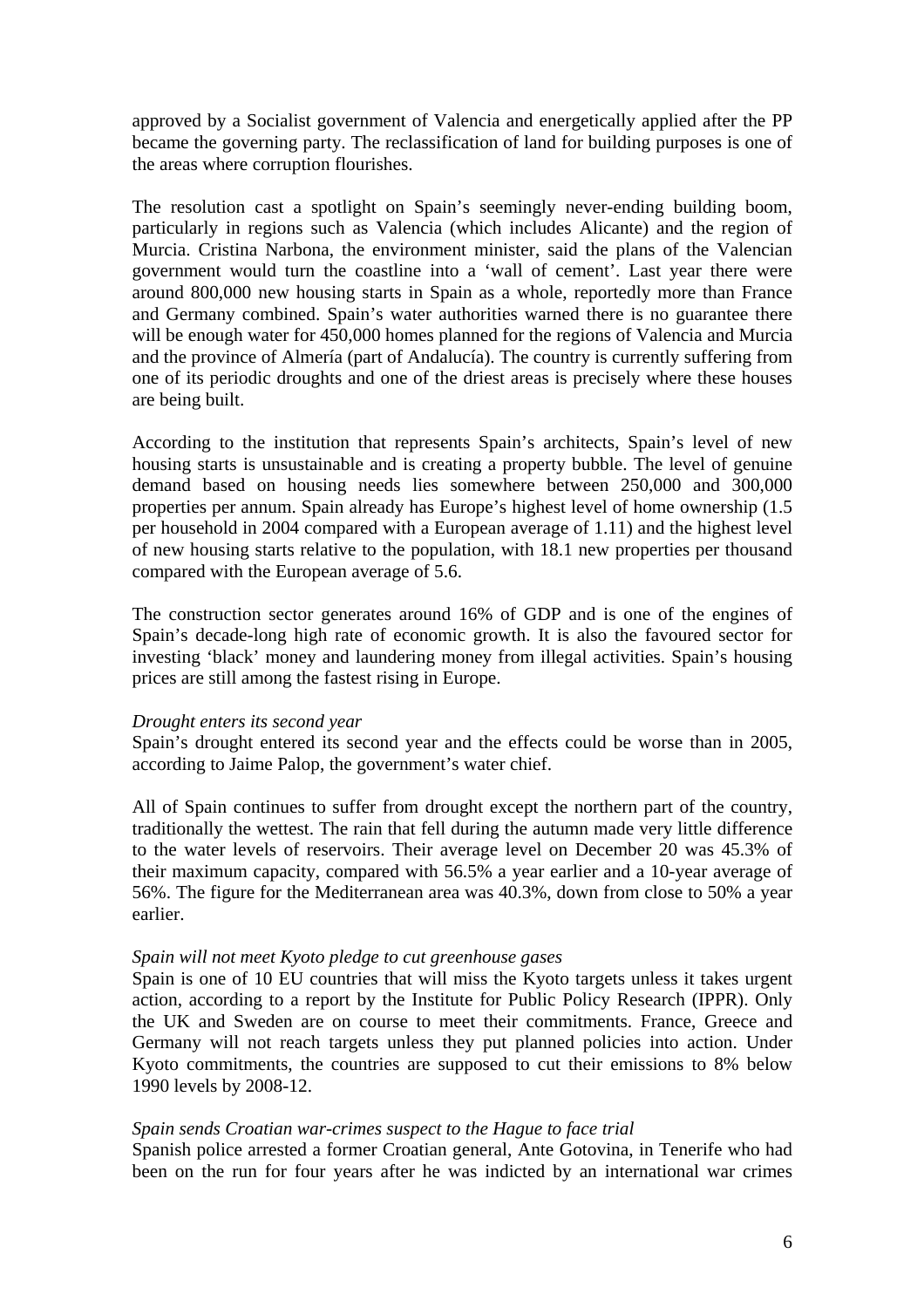tribunal in the Hague. He faces war-crimes charges in connection with the murder of 150 civilians and the expulsion of thousands of Serbs from Croatia. Gotovina had visited Argentina, Chile, China, Mauritius, Tahiti, the Czech Republic, Russia and Spain before he was arrested.

## *Smoking ban in the workplace comes into force*

The Spanish parliament approved a law banning smoking as of January 1 in the workplace and imposed restrictions in bars and restaurants and other public places. The legislation also forbids the sale of tobacco to people under 18 and extends a ban on cigarette advertising to include the media, billboards and product promotions.

More than 50,000 Spaniards die each year as a direct result of smoking, and 700 from passive smoking, the Health Ministry said, adding that the habit killed more people than AIDS and workplace and traffic accidents together. More than 30% of Spaniards smoke, the Ministry said.

# *Siesta laid to rest*

The government laid to rest the venerable tradition of the *siesta*, the extended lunch break that often includes a snooze, in the public sector. A new law decreed that lunch breaks are limited to one hour to allow civil servants to clock off at 6pm. It was hoped that private sector companies would follow suit.

Jordi Sevilla, minister for public administration and a father of three, said the working hours of civil servants were 'chaotic' and made it difficult to reconcile work and family life. 'Henceforth, lunchtime will be from 12 to 1pm, like the rest of Europe, instead of between 2 and 4pm. This will allow civil servants to leave work at six, instead of eight or nine in the evening', he said.

# **The Economy**

# *Repsol YPF brings on stream world's largest LNG plant*

The world's largest liquefied natural gas (LNG) plant in Trinidad and Tobago, 20% owned by Repsol YPF, Spain's oil and natural gas giant, has started production. Other shareholders in the US\$1.2 billion plant include the UK's BP (34%) and British Gas (26%).

Trinidad and Tobago accounts for 20% of Repsol YPF's total oil and gas production volumes, of around 1.2 million barrels daily. The Caribbean is one of its key areas for exploration and production activities.

## *Spain among the lowest high-tech exporters*

Spain's high-tech exports accounted for a mere 5.7% of its total exports in 2004, well below the EU-25 average of 18.2% (see Figure 4).

The government is seeking to remedy this situation by doubling spending on R&D to 2% of GDP by 2010. Even if it is successful, Spain's R&D expenditure in 2010 would still only be in line with the current average of the EU-25.

As well as the lack of funds, another obstacle is the deterioration of the country's education system, as measured by various international tables. One in every three